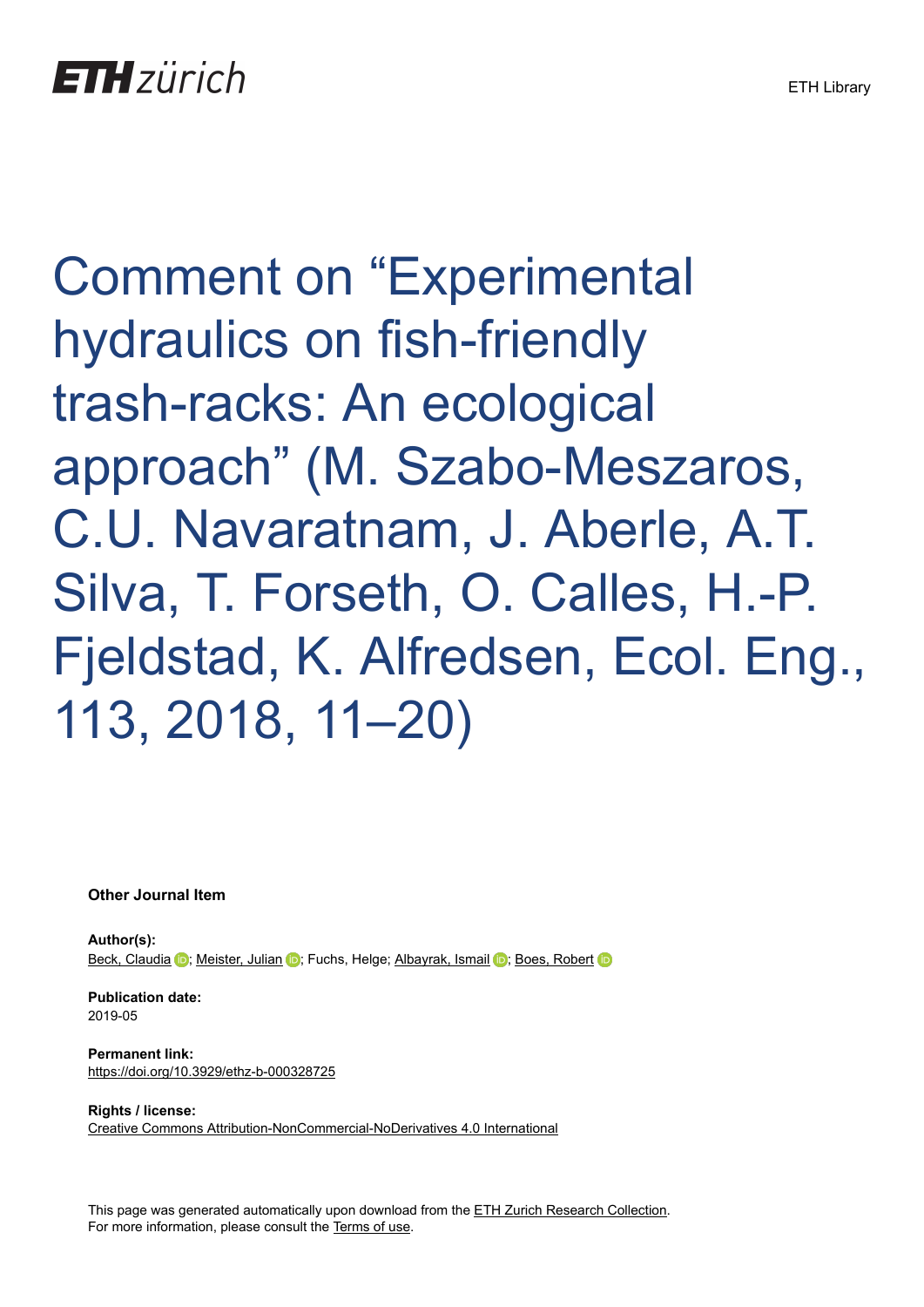## **Originally published in:**

Ecological Engineering 130, <https://doi.org/10.1016/j.ecoleng.2019.02.013>

## **Funding acknowledgement:**

727830 - Fishfriendly Innovative Technologies for Hydropower (SBFI)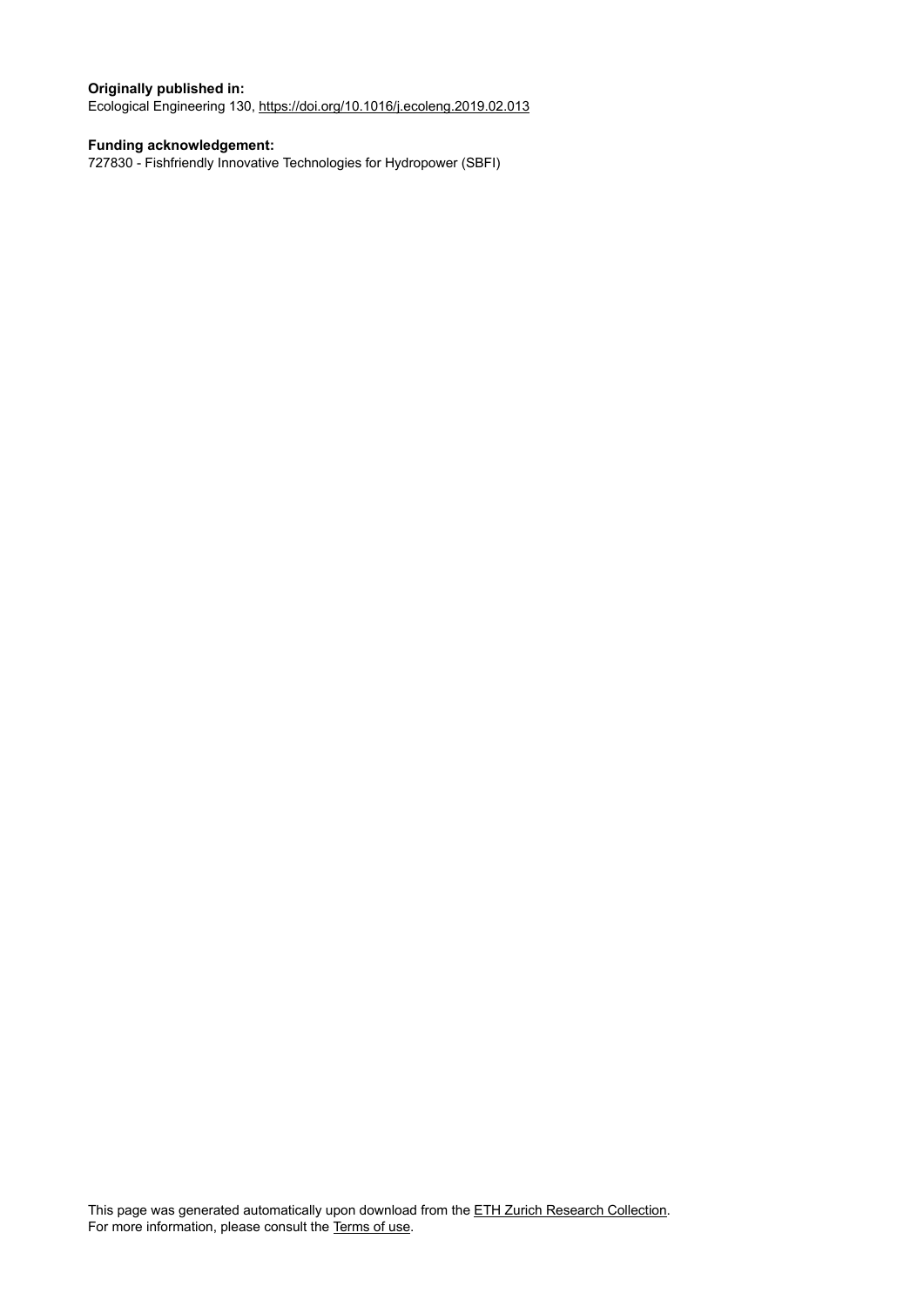**Comment on "Experimental hydraulics on fish-friendly trash-racks: An ecological approach" (M. Szabo-Meszaros, C.U. Navaratnam, J. Aberle, A.T. Silva, T. Forseth, O. Calles, H.-P. Fjeldstad, K. Alfredsen, Ecol. Eng., 113, 2018, 11–20),**

Claudia Beck, Julian Meister, Helge Fuchs, Ismail Albayrak, Robert M. Boes

This is an accepted version of the article published in [https://www.research](https://www.research-collection.ethz.ch/)[collection.ethz.ch/.](https://www.research-collection.ethz.ch/)

To link to the published version of the article: DOI: 10.1016/j.ecoleng.2019.02.013 URL: <https://doi.org/10.1016/j.ecoleng.2019.02.013>

To cite this version:

Claudia Beck, Julian Meister, Helge Fuchs, Ismail Albayrak, Robert M. Boes (2019). Comment on "Experimental hydraulics on fish-friendly trash-racks: An ecological approach" (M. Szabo-Meszaros, C.U. Navaratnam, J. Aberle, A.T. Silva, T. Forseth, O. Calles, H.-P. Fjeldstad, K. Alfredsen, Ecol. Eng., 113, 2018, 11–20), Ecological Engineering, 130: 196-197, [https://doi.org/10.1016/j.ecoleng.2019.02.013.](https://doi.org/10.1016/j.ecoleng.2019.02.013)

© 2021 This manuscript version is made available under the CC-BY-NC-ND 4.0 license [http://creativecommons.org/licenses/by-nc-nd/4.0/](http://creativecommons.org/licenses/by-nc-nd/4.0)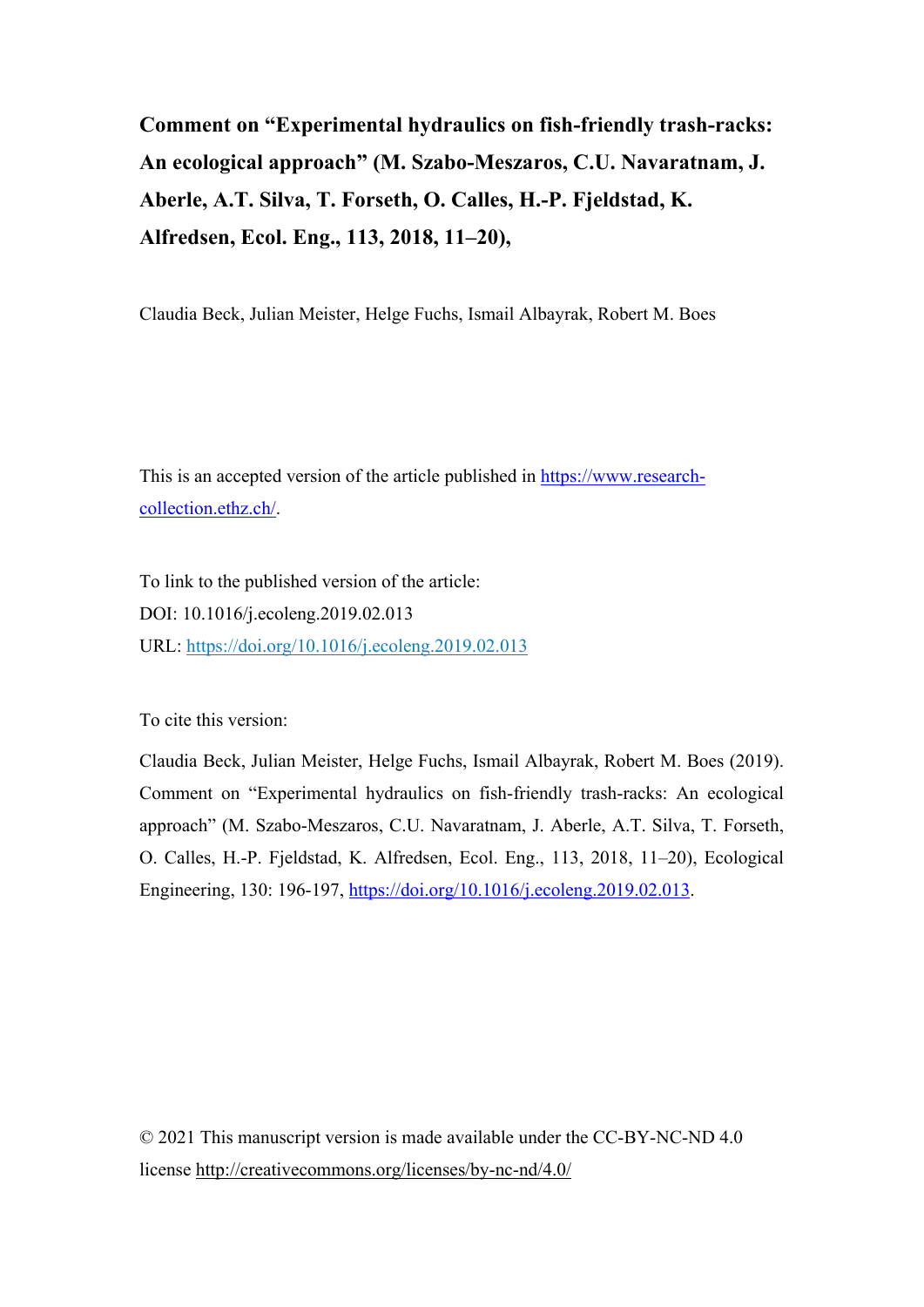# **Comment on "Experimental hydraulics on fish-friendly trash-racks: an ecological approach"**

by M. SZABO-MESZAROS, C. U. NAVARATNAM, J. ABERLE, A. T. SILVA, T. FORSETH, O. CALLES, H.-P. FJELDSTAD, K. ALFREDSEN

*Ecological Engineering* 113. 2018, 11-20

*Commenters*:

## CLAUDIA BECK, JULIAN MEISTER, HELGE FUCHS, ISMAIL ALBAYRAK, ROBERT M. BOES

Laboratory of Hydraulics, Hydrology and Glaciology (VAW), Swiss Federal Institute of Technology (ETH) Zurich, CH-8093 Zürich, Switzerland

*Email: beck@vaw.baug.ethz.ch (Corresponding Author)*

The Commenters congratulate the Authors for addressing the pressing topic of downstream fish protection and guidance technologies for run-of-river (RoR) hydropower plants (HPPs) by experimentally studying angled "fish-friendly trash-racks". Their paper focuses on head-losses and hydrodynamic performance of six geometrically different fish guidance structures (FGS), which are of prime importance for successful fish protection and guidance, and sustainable use of hydropower. Similarly, the Laboratory of Hydraulics, Hydrology and Glaciology (VAW), ETH Zurich, has been conducting research on FGSs with vertical bars such as louvres, angled bar racks and modified angled bar racks (MBRs) (Albayrak et al., 2017), as well as horizontal bars (HBRs) (Albayrak et al., 2018).

## **Introduction**

Trash-racks with clear bar spacings typically ranging from 20 mm to 500 mm (Meusburger, 2002) are installed in front of hydropower intakes to avoid turbine damages caused by large wood and floating debris (Fig. 1a). They can further act as physical barriers for larger fish and as behavioural barriers for small fish by creating hydraulic and visual cues. If a surface or side bypass is adjoined to the trash rack, it may also guide the fish. However, the fish guidance efficiency (FGE) is low (Larinier and Travade, 2002). Vertical or horizontal inclination of trash racks with reduced bar spacings improve the FGE (Fig. 1). Many examples of those trash racks exist worldwide and are studied with regard to their hydraulic performance and FGE (Amaral, 2003; Courret and Larinier, 2008; Raynal et al., 2013, Albayrak et al., 2017). The authors conducted a laboratory study covering a range of the above described rack configurations and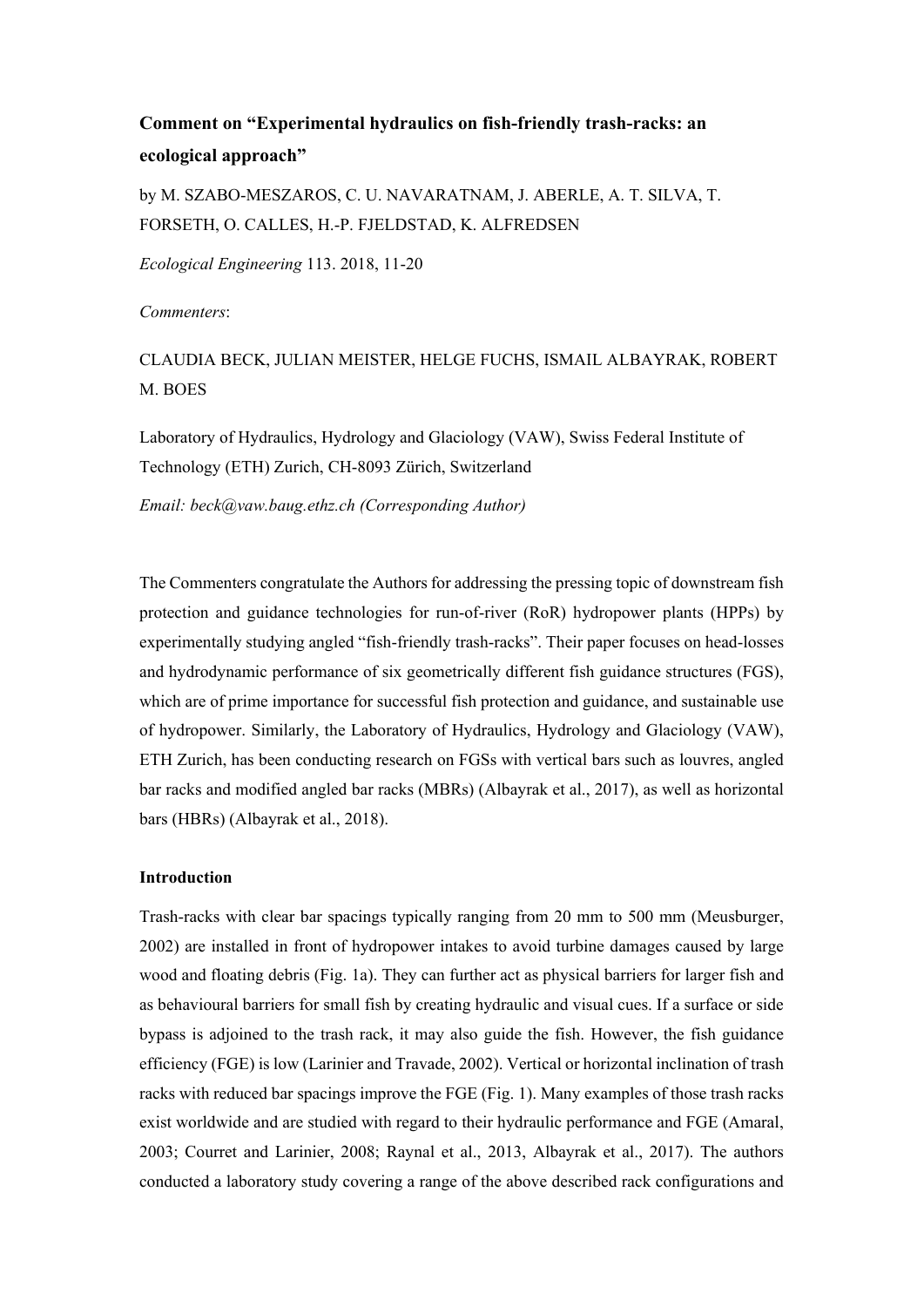investigating the head losses and turbulent flow structures around the racks, and particularly in the bypass. The studied rack configurations included a horizontal approach flow angle to the rack  $\alpha = 30^{\circ}$ , clear bar spacing  $s = 15$  mm and three different bar setups: (i) vertical-streamwise bars, (ii) vertical bars angled  $\beta = 60^{\circ}$  to the approach flow and (iii) horizontal bars. The commenters noticed that the authors did not distinguish between physical and behavioural barriers, although the operating principle is entirely different. In this comment we would therefore like to put special emphasis on the definition and the engineering application of different types of FGSs with regard to the rack parameters, hydraulic cues, and hydrodynamic performance. Additionally, selected statements on the performance or application of those FGSs are discussed.

## **Definitions**

Trash-racks, which are modified for the purpose of fish protection and guidance, are often called fish guidance structures (FGS) in the literature. FGSs can be divided into horizontal and vertical bar racks and are typically installed upstream of the turbine intakes with a horizontal approach flow angle to the rack *α* (Fig. 1). FGSs protect fish from turbine entrainment and guide them to a bypass providing safe downstream passage. For a sustainable use of hydropower, FGSs should not only efficiently protect and guide the fish but also keep head losses and other negative hydrodynamic impacts to a minimum. In the following, different FGSs are defined. Their range of application is determined with regard to hydraulic and fishbiological criteria. Thereby, the distinction between physical and behavioural barriers is made.

#### *Physical barriers*

One approach to keep fish from turbine entrainment is to reduce the bar spacing to 10 - 30 mm based on the size of the target fish species and orient the rack with either a horizontal angle *α* or vertical angle *γ* to the intake. For such spacings, most fish are physically hindered to pass the racks. These physical barriers can consist of vertical or horizontal streamwise-oriented bars, herein termed 'vertical bar racks' (VBRs) or 'horizontal bar racks' (HBRs), respectively. Most of the fish have a proportion index larger than one, which means their height is larger than their width (Ebel, 2016). Therefore, higher FGEs of physical barriers are expected for HBRs in comparison to VBRs for similar bar spacings. HBRs are widely used and approved by authorities (Boes et al., 2016) and have been successfully applied at many HPPs in Germany and Switzerland (Ebel, 2016, Albayrak et al, 2018). Until now, HBR application has been limited to relatively small HPPs with  $Q_d < 90$  m<sup>3</sup>/s, complying with the velocity limitation for physical barriers to avoid fish impingement, i.e. the average velocity component normal to the rack should not exceed the sustained swimming speed of fish (Ebel, 2016). In general, HBRs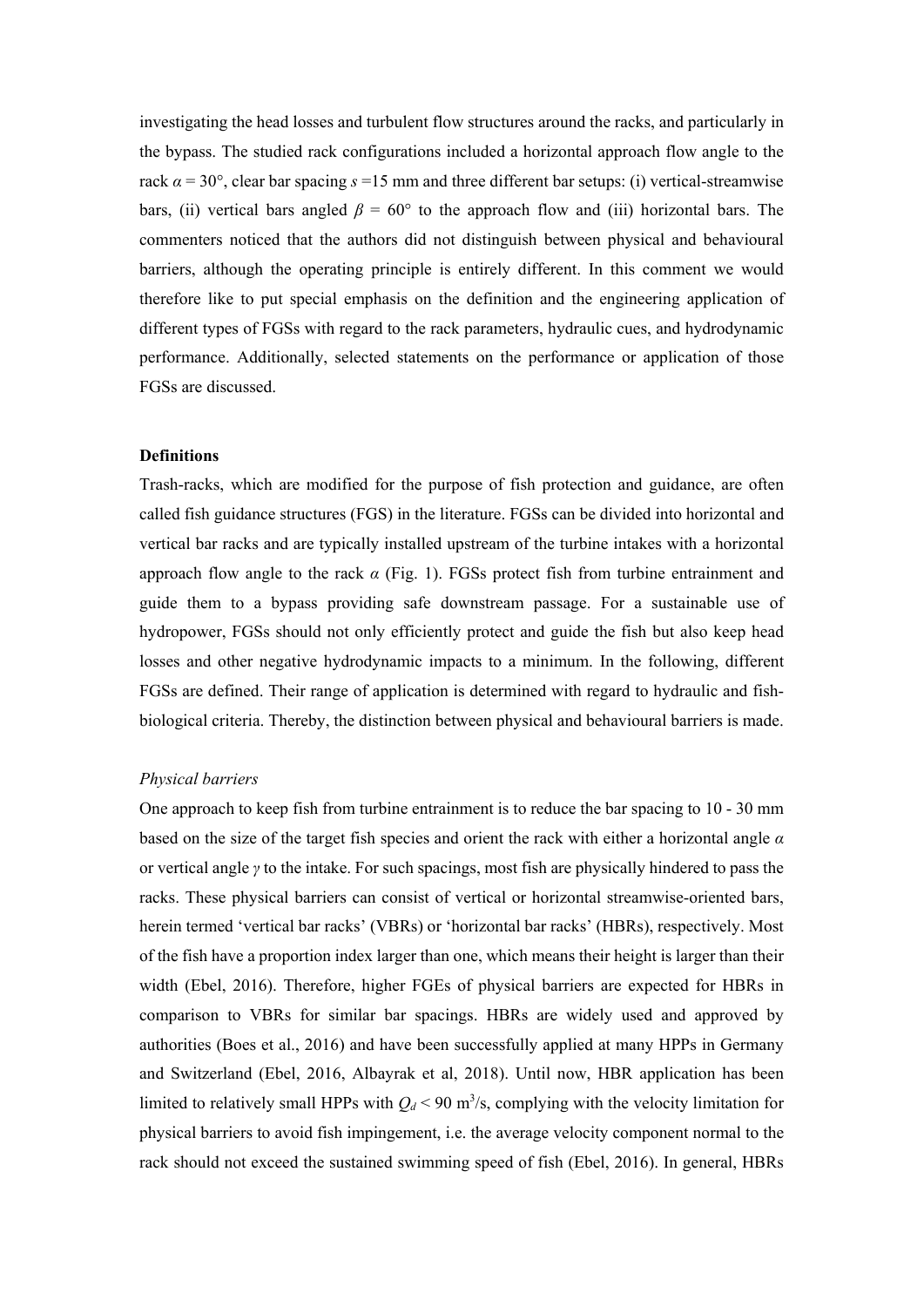are placed across an intake canal or forebay at an angle to the flow direction of typically  $\alpha$  =  $30^\circ \div 45^\circ$  (Fig. 1d). Since HBRs are subject to clogging by organic fine material like leaves and branches, sophisticated rack cleaning machines are needed. HBRs can be configured with either bottom, top or both bottom & top overlays to improve FGE and the diversion of driftwood and/or sediment to the bypass.

Vertically inclined bar racks, i.e. VBR (Fig. 1b), complete the variety of physical barriers. They have been investigated with regard to head losses and flow fields (Raynal et al., 2013a) and are e.g. installed at HPPs in France (e.g. Las Rives, Pébernat). The vertical inclination guides the fish to a near-surface bypass, which might reduce the FGE for bottom oriented fish.

## *Behavioural barriers*

The operating principle of behavioural barriers intends to protect fish with distinct hydraulic cues instead of physically shielding them from the turbine intake. These FGSs include louvres (louvers in American English), angled bar racks and Modified angled Bar Racks (MBR), i.e. VBRs (Fig.1c) (Bates & Vinsonhaler, 1957; EPRI & DML, 2001; Amaral et al., 2001; Amaral, 2003; Raynal et al., 2013b; Albayrak et al., 2017). They typically consist of vertical bars oriented with an angle between  $\beta = 45^{\circ} \div 90^{\circ}$  to the flow direction with clear bar spacings  $s =$ 5 ÷ 100 mm (Fig. 1c). Vertical bars are oriented with a bar angle of *β* = 90° to the flow direction for louvres while they are  $\beta = 90^{\circ} - \alpha$  and  $\beta \neq 90^{\circ} - \alpha$  for angled bar racks and MBRs, respectively (Fig. 2). These FGSs are typically placed in front of a power intake at an angle *α*  $= 15^{\circ} \div 30^{\circ}$ . The vertical bars of all three described FGSs increase turbulence, create flow separations and thus pressure changes, which are perceived and avoided by approaching fish. The rack-parallel velocity component guides the fish towards a bypass system. These FGSs induce strong hydraulic cues and allow for a wider bar spacing thus reducing the hydraulic resistance (EPRI & DML, 2001; Kriewitz, 2015; Albayrak et al., 2017). They are therefore suitable for medium and large HPPs with  $Q_d > 90$  m<sup>3</sup>/s (Boes et al., 2016). However, the hydraulic head losses ∆*hR* and asymmetric turbine admission flow caused by these FGSs (Kriewitz, 2015) are a decisive indicator for long-term production losses and are therefore of great concern for HPP operators.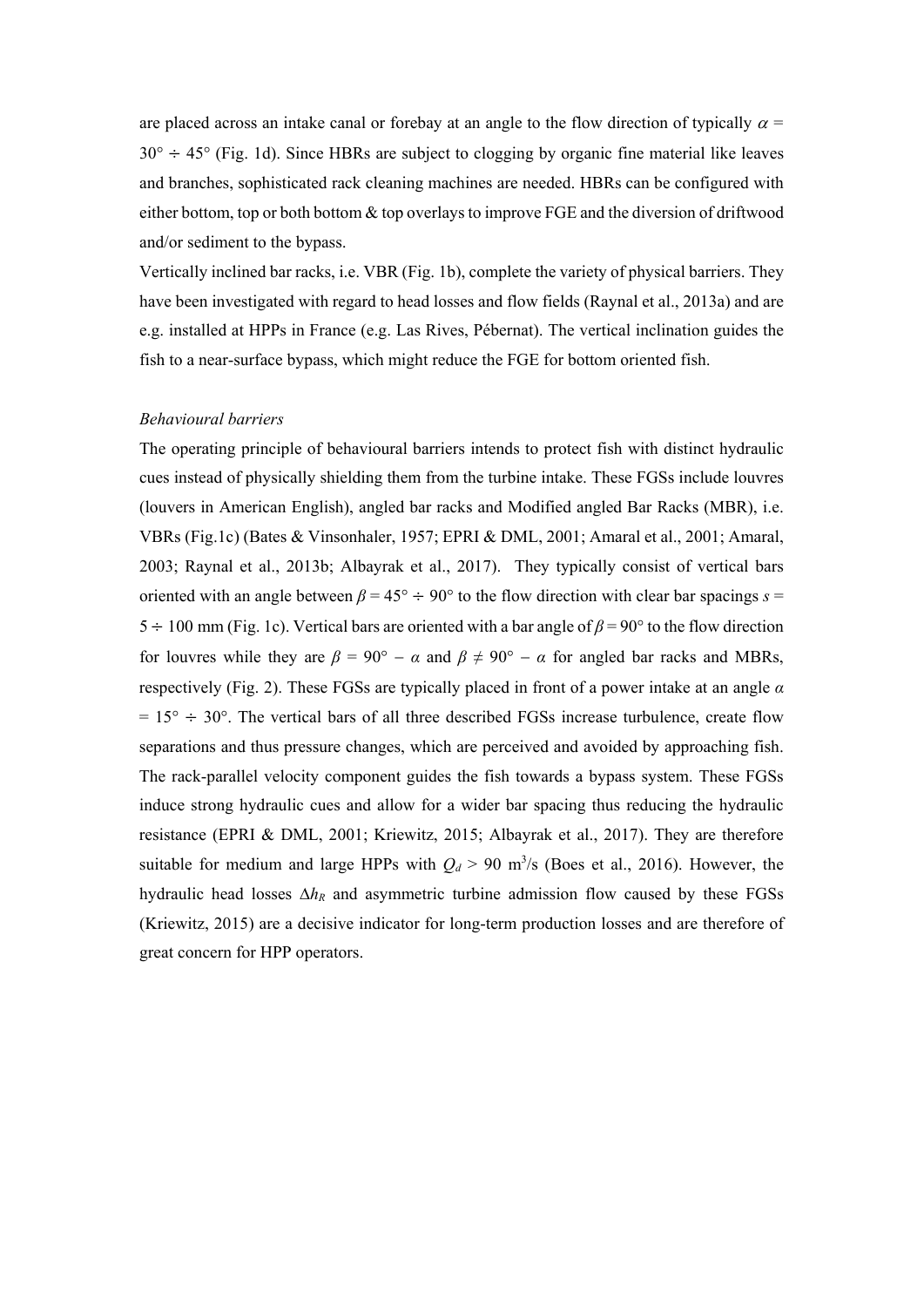

Figure 1 Detailed geometric view of (a) conventional trash rack, (b) vertically inclined bar rack, (c) louvre, angled bar rack and modified angled bar rack (MBR), and (d) angled horizontal bar rack (HBR):  $s =$  bar spacing,  $w =$  channel width,  $h<sub>o</sub> =$  upstream water depth,  $h<sub>2</sub> =$  downstream water depth,  $\beta$  = bar angle normal to the flow direction,  $\alpha$  = horizontal rack angle,  $\gamma$  = vertical rack angle,  $\Delta h_R$  = head loss (adapted from Albayrak et al., 2018).



Figure 2 Top view of (a) louvre, (b) angled bar rack and (c) modified angled bar rack (MBR)

## **Discussion of engineering application**

The authors investigated a bar rack with  $\alpha = 30^{\circ}$  and  $\beta = 60^{\circ}$ , which corresponds to an angled bar rack setup indicating a behavioural barrier (Fig. 1c and 2b). With the narrow bar spacing of  $s = 15$  mm this FGS is additionally considered as a physical barrier. As expected, the authors observed significantly higher head losses compared to the racks with vertical streamwise bars and horizontal bars (HBR). In their discussion, the authors pointed out that the high transverse velocities along the rack and the eddy characteristics in front of the bars might negatively affect the FGE. For this reason and due to high head losses, the authors recommended to operate this type of FGS, i.e. angled bar racks, for lower flow rates only. The commenters argue that the altered flow parameters are essential for the efficiency of behavioural FGSs and might even be beneficial not only for behavioural but also for physical barrier FGSs due to : (a) increased turbulence, flow separation and pressure changes triggering an avoidance reaction of fish and (b) rack-parallel velocity components guiding the fish towards the bypass entrance. Since exact parameter values provoking certain fish behaviour are still unknown, comparative statements of different FGSs remain speculative and need to be confirmed with live-fish experiments. Operational issues such as accumulation of large wood and organic fine material are further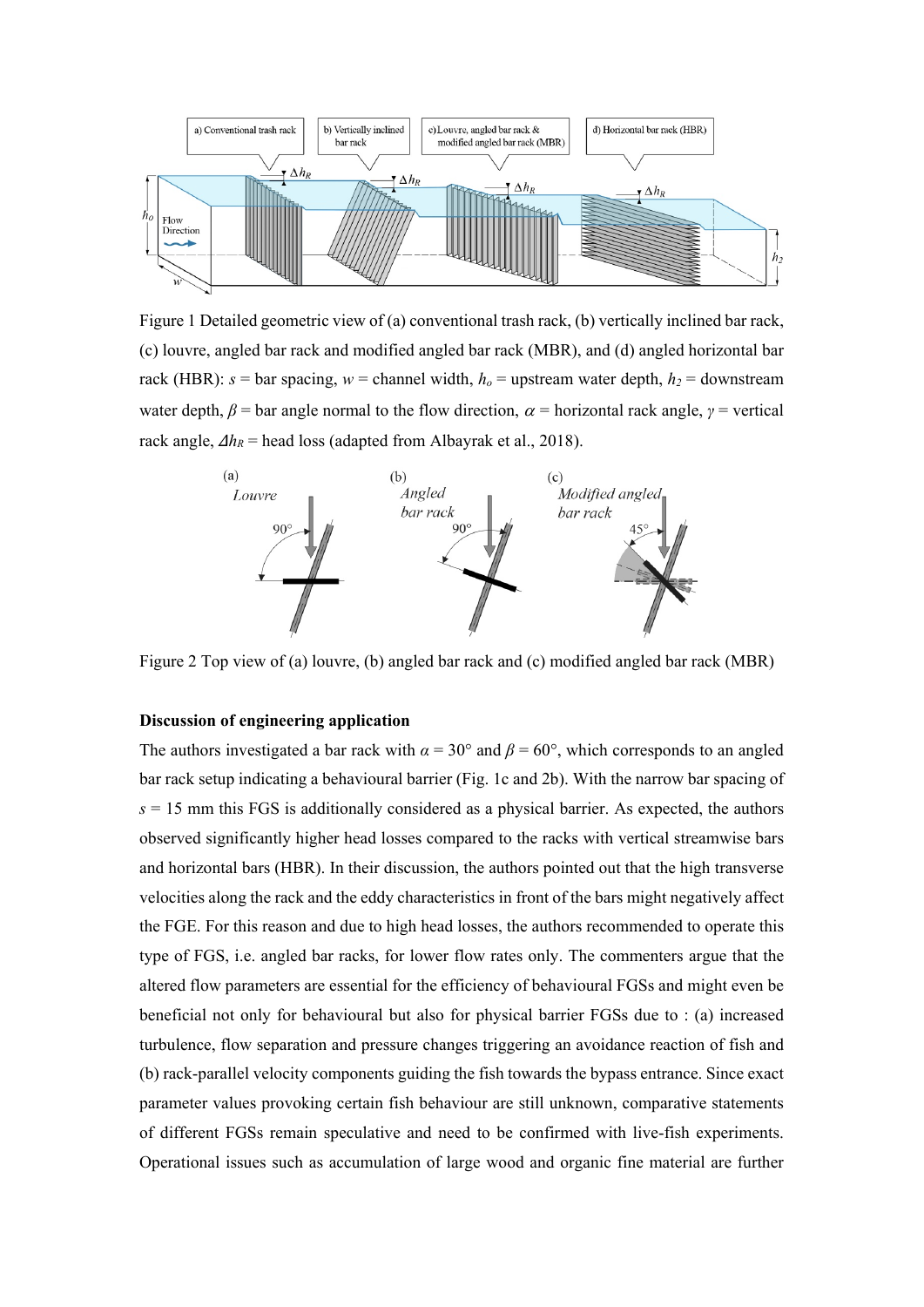important factors to be considered, since narrow-spaced racks can clog easily and the head losses can multiply.

To decrease head losses and thus mitigate negative impacts on hydropower production, Albayrak et al. (2017) investigated louvres, angled bar racks and MBRs with larger bar spacings of  $s = 50 \div 230$  mm (Fig. 2c). They recommended a MBR with  $\alpha = 30^{\circ}$ ,  $\beta = 45^{\circ}$  and  $s = 50$ mm based on the results from live-fish laboratory tests (Kriewitz, 2015; Boes & Albayrak, 2017). The head loss coefficient of the recommended MBR is  $\xi_R = 2.5$ , which is significantly smaller compared to  $\zeta_R \approx 5.5$  for the angled bar rack with  $\alpha = 30^\circ$ ,  $\beta = 60^\circ$  and  $s = 15$  mm investigated by the authors. In conclusion, with reduced head losses, high FGE, and robustness against large wood and sediment clogging, MBRs as a behavioural barrier with relatively large bar spacings represent a viable solution for medium to large HPPs.

The authors observed different discharges in the bypass for each studied rack configuration. They pointed out that the high velocity gradients through the ramp at the bypass entrance and comparatively high discharge proportion for angled bar rack configurations might have negative impacts on fish guidance and HPP production. The commenters remark that the bypass flow conditions should be regulated and optimized independent of the installed FGS to meet the requirements of the target fish species. In the published study, the effect of bypass regulation on the bypass approach flow field and thus on the fish guidance efficiency has not been considered. We therefore do not agree with the evaluated criterion of "diverted discharge" as a decisive parameter.

In the discussion section the authors present Table 5 as a guidance for FGS type selection among six different types. Table 5 lists the decisive features of FGSs in three categories: operational questions, bypass section, and upstream of the racks. The commenters already discussed the last two categories above and here focus on the following four operational questions: required material, maintenance complexity, head-losses, and retrofitted built in. The required material was related to the rack blockage ratio only. The costs for a FGS are small compared to the total installation costs including construction site equipment, secondary structures (e.g. rack cleaning machines), and labour. With the larger clear bar spacing of behavioural barriers and thus smaller blockage ratios, the cost differences between FGSs become negligible. The authors state that "maintenance of horizontal trash-racks is at present less developed, in particular in terms of available cleaning systems." We do not agree with the authors because there is a number of successfully operating cleaning systems applied in Germany and Switzerland (Albayrak et al., 2018). In particular, comb type rack cleaning systems with elements protruding into the bar gaps are proven to be effective. Therefore, there is no advantage or disadvantage between the studied FGSs regarding their cleaning systems.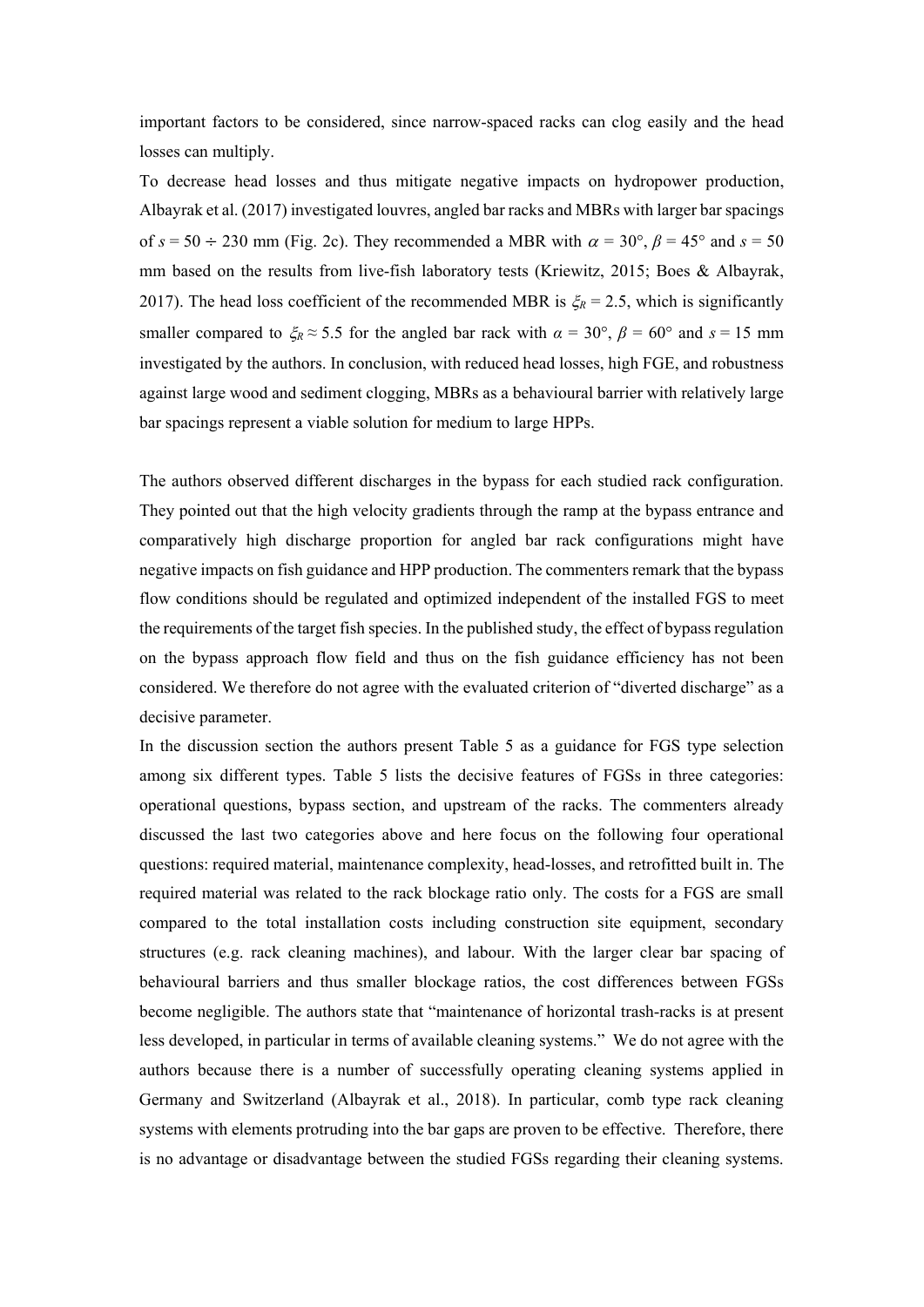The authors point at the higher head loss coefficients of angled bar racks with vertical bars. Increasing the clear bar spacing and decreasing the bar angle *β* for behavioural barriers as discussed above significantly reduces head loss coefficients and the disadvantages compared to other FGSs (Albayrak et al., 2017). New bar shapes applied for MBRs (e.g. curved bars) may even lead to head loss coefficients similar to those of HBRs (Beck et al., 2018). The authors further compared the investigated FGSs regarding a 'Retrofitted built in' without detailed explanations or discussion and considered HBRs as disadvantageous. We think that a retrofitted built in should be evaluated based on site-specific parameters such as the local target fish species and size, the river bathymetry, and the approach flow field to the HPP intakes.

## **Conclusions**

The commenters clarify different operating principles of FGSs by giving a wider overview and thus complement the important contribution by Szabo-Meszaros et al. (2018).

Technical solutions for fish protection and guidance at small HPPs exist and are successfully applied. The challenge is to find applicable solutions for larger HPPs, where relatively high head losses of MBRs are still a major concern. In contrast to the authors' conclusions, angled bar racks, particularly MBRs provide a viable solution for medium to large HPPs provided that they are applied appropriately in terms of rack angle, bar angle and bar spacing.

The commenters agree with the authors' conclusion that flow conditions in front of the bypass entrance are of prime importance for a high FGE. Therefore, further research on the hydraulics and the design of bypass, and on fish behaviour is required. For HBRs, operational issues leading to high blockage and high head losses need to be mitigated.

An overall evaluation of the suitability of different FGSs is questionable because fish responses to FGSs are complex and involve a combination of various parameters such as velocity fields, pressure differences, turbulent flow structures, type of HPP and target fish behaviour, swimming capabilities and body size. For selection and adequate engineering design of FGSs, the commenters recommend to consider those parameters and follow the criteria: (I) efficient fish guidance, (II) reduced head losses, (III) robust against large wood and sediment clogging, and (IV) economy.

#### **Acknowledgement**

The doctoral studies of C. Beck and J. Meister are funded by the European Union's Horizon 2020 research and innovation programme under grant agreement No 727830 (FIThydro - Fishfriendly Innovative Technologies for hydropower) and the State Secretariat for Education, Research and Innovation (SERI) and supported by the Swiss Competence Centre for Energy Research - Supply of Electricity (SCCER-SoE).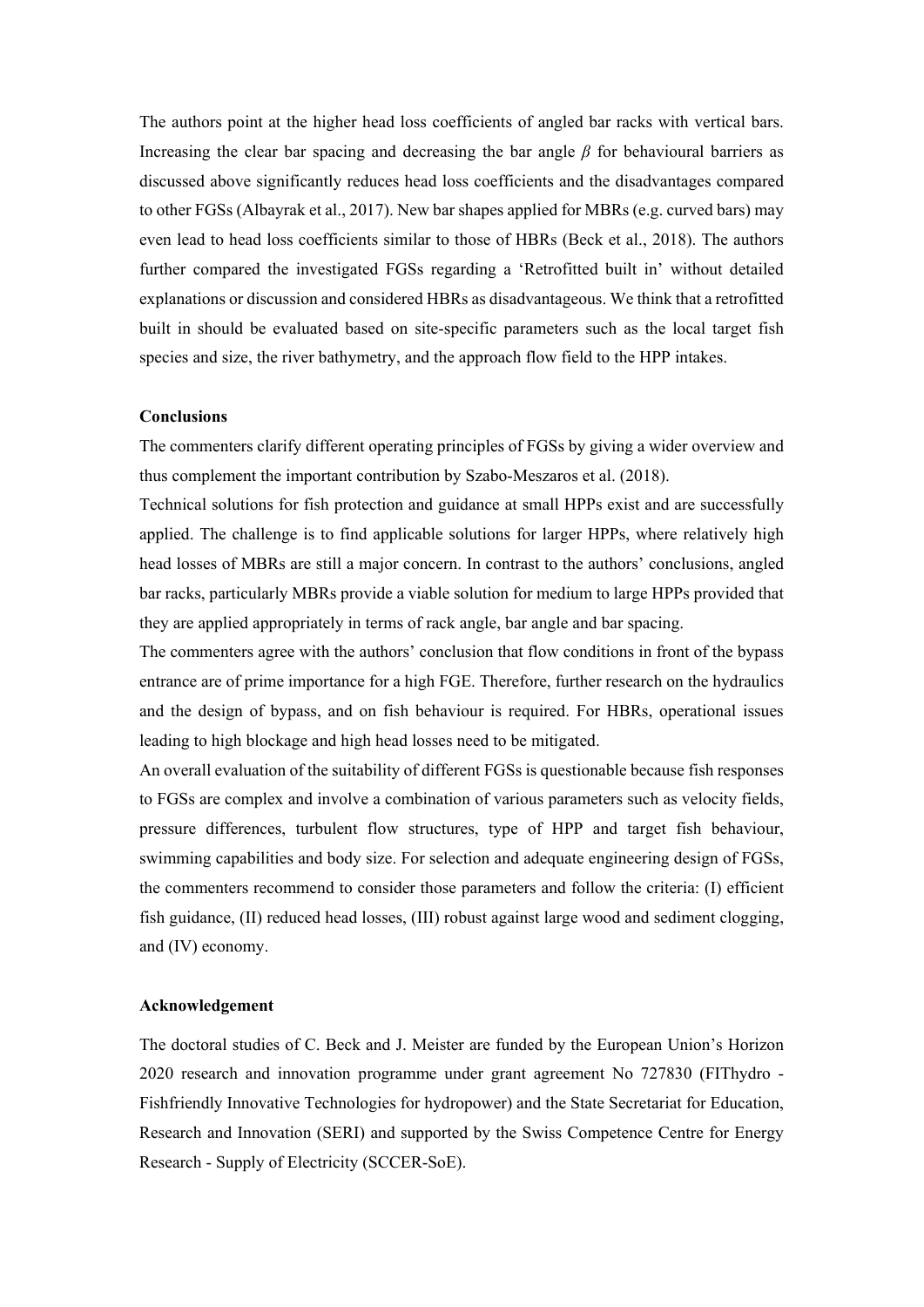#### **References**

- Albayrak, I., Kriewitz, C.R., Hager, W.H., & Boes, R.M. (2017). An experimental investigation on louvres and angled bar racks. *Jl. of Hydr. Research,* 56(1): 59-75, DOI: 10.1080/00221686.2017.1289265.
- Albayrak, I., Maager, F., & Boes, R.M. (2018). An experimental investigation on fish guidance structures with horizontal bars. *Jl. of Hydr. Research*, submitted.
- Amaral, S.V., Winchell, F.C., McMahon, B.J., & Dixon, D. (2001). Evaluation of angled bar racks and louvers for guiding silver phase American eels. Proc. *Biology, Management and Protection of Catadromous Eels*, 367-376, D.A. Dixon, ed. American Fisheries Society, Bethesda MD.
- Amaral, S.V. (2003). The use of angled bar racks and louvers for guiding fish at FERC-Licensed Projects. *FERC Fish Passage Workshop*, Holden, USA.
- Bates, D.W., & Vinsonhaler, R. (1957). Use of louvers for guiding fish. *Trans. American Fisheries Society, 86*(1), 38-57.
- Beck, C., Albayrak, I., Meister, J., & Boes, R. M. (2018). Guiding downstream migrating fish with modified curved-bar racks – Part 1: Head loss assessment. *Jl. of Hydr. Research*, submitted
- Boes, R., Albayrak, I., Kriewitz, C.R., Peter, A., 2016. Fischchutz und Fischabstieg mittels vertikaler Leitrechen-Bypass-Systeme: Rechenverluste und Leiteffizienz [Fish protection and downstream fish migration by means of guidance systems with vertical bars: head loss and bypass efficiency]. *Wasserwirtschaft 106*(7/8), 29–35 (in German).
- Boes R., & Albayrak, I. (2017). Fish guidance structures: New head loss formula and fish guidance efficiencies. *Proceedings of the 37th IAHR World Congress.* Kuala Lumpur, Malaysia.
- Courret, D., & Larinier, M. (2008). *Guide pour la conception de prises d'eau "ichtyocompatibles" pour les petites centrales hydroelectriques* [Guide for the design of fishfriendly intakes for small hydropower plants]. (Report No. RAPPORT GHAAPPE RA.08.04). France: Agence de l'Environnement et de la Maitrise de l'Energie (ADEME). http://www.onema.fr/IMG/pdf/2008\_027.pdf (in French).
- Ebel, G. (2016). Fischschutz und Fischabstieg an Wasserkraftanlagen Handbuch Rechen- und Bypasssysteme [Fish Protection and downstream fish migration at hydropower plants – Handbook for fish guidance and bypass systems] ISBN 9783540437130. 2nd edn. *Büro für Gewässerökologie und Fischereibiologie Dr. Ebel*, Halle (Saale), Germany (in German).
- EPRI (Electric Power Research Institute) & Dominion Millstone Laboratories (2001). *Evaluation of angled bar racks and louvers for guiding fish at water intakes* (Report